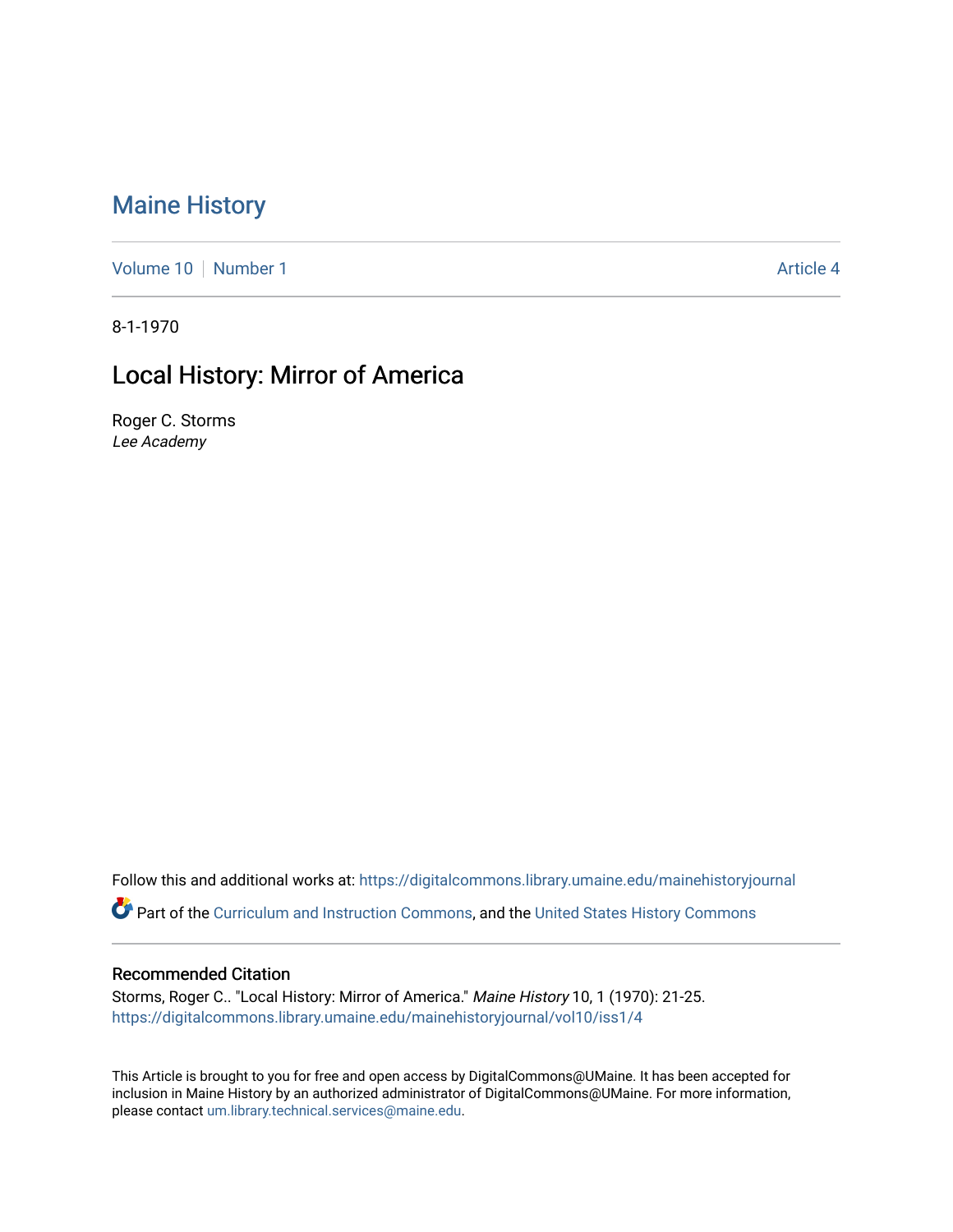## *LOCAL HISTORY: MIRROR OF AMERICA\**

by Roger C. Storms

Writing the history of a town is a rewarding experience for <sup>a</sup> teacher accustomed to the study of the larger trends in American history and disturbing to anyone who likes simple, pat answers from a textbook. People do not always conduct themselves in the manner the textbook suggests they should. All sorts of personality conflicts, geographic considerations, and social and economic forces create a multiplicity of local issues which color political and ideological judgments. Two towns, side-by-side, identical in social and economic outlook, may vote for opposing political parties. Their ideologies are alike, but local and sectional rivalries may drive them toward opposing political affiliations. Two towns in entirely different regions may vote for the same political party for opposite reasons, or for opposite political parties for the same reason. This irrational pattern of American political behavior can be explained only by a complex variety of local circumstances. Localism has been an immensely important force in American political life. Yet, localism has been largely ignored in the teaching of American history.

It is very simple to say that <sup>a</sup> vote for Andrew Jackson in 1832 was dictated by a certain set of economic interests or ideological beliefs. It is easy and reassuring to say that <sup>a</sup> vote for William Howard Taft in 1912 represents a textbook example of a particular attitude. The study of local history will often contradict such generalizations and reveal <sup>a</sup> rather chaotic complexity of crosscurrents and conflicting motives.

I first really became aware of this in writing <sup>a</sup> history of my ancestral town - Parkman, Maine. My study began after the customary extensive grounding in American history in undergraduate and graduate level courses. Much to my surprise, I discovered that the textbook generalizations, which I had hoped would serve as a framework for the study, were not an adequate preparation. For instance, I found that <sup>a</sup> petty quarrel over the seating arrangements of the choir in a Baptist church could be <sup>a</sup> stronger factor than conflicting political ideologies in determining who voted for Abraham Lincoln or Stephen Douglas or even John C. Breckenridge for President. Again and again, my study of the town's history brought to light important local factors which appeared to contradict the generalizations I had been taught.

Some will argue that this kind of local historical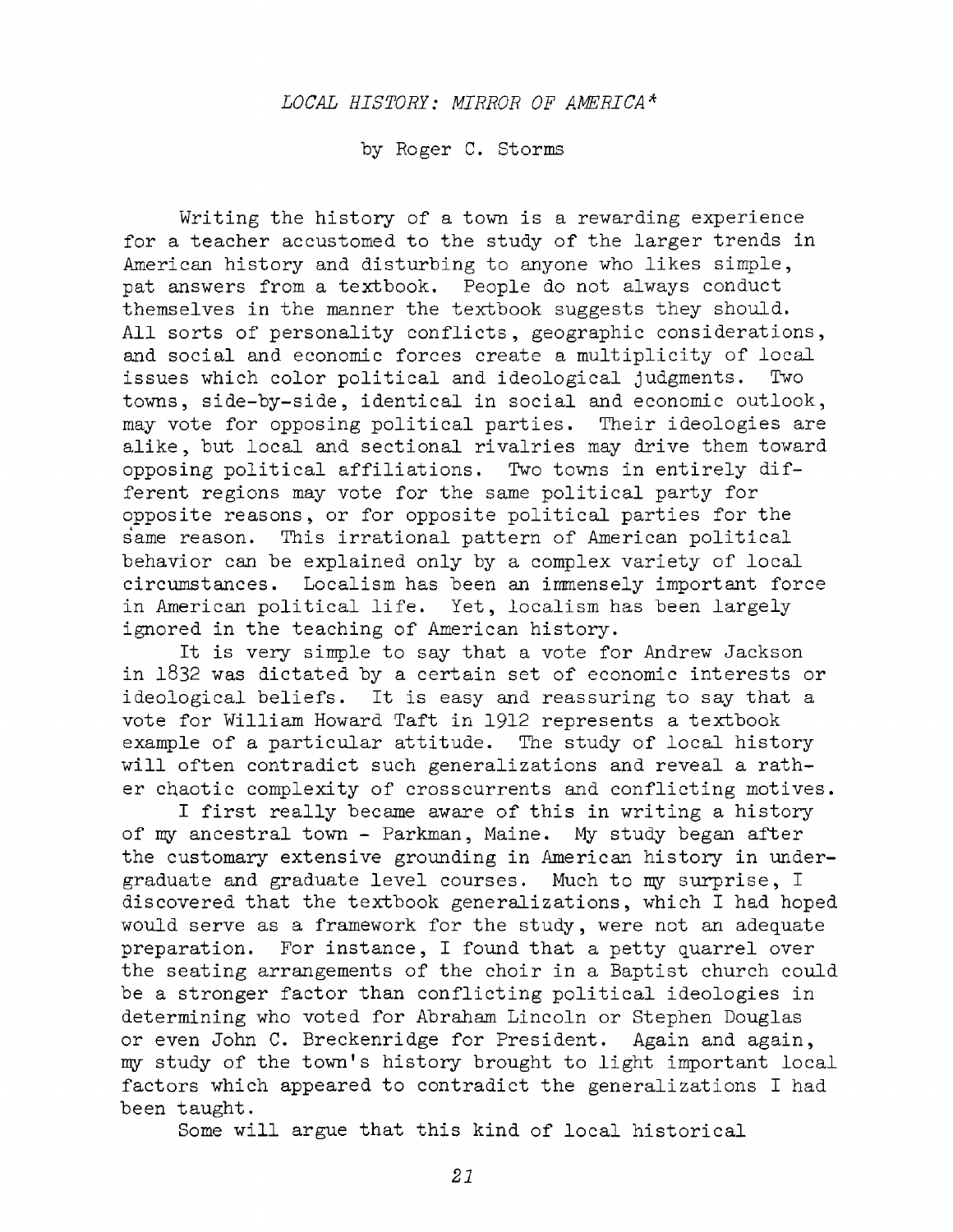interpretation would be utterly incomprehensible to the student. But I do believe that the study of localism reveals <sup>a</sup> more realistic picture, and, if truth is what we are after, should be pursued diligently. Students need not study every local situation, but it is important that they see our country's history in terms of their local setting. Local illustrations can be used to reenforce national developments, while they at the same time remind us as well as our students that history is not simplistic.

Having discovered for myself the importance of localism, I wished to find some way to apply it to the area in which I was teaching. Ours is a private school (Lee Academy) serving in the place of <sup>a</sup> public high school for <sup>a</sup> scattered rural population in northeastern Maine. I suggested to my superiors at the Academy that I be hired for <sup>a</sup> summer to work on <sup>a</sup> localhistory project. Much to my surprise, my proposal was accepted.

Last summer  $(1969)$ , I collected all the pertinent information I could from town and church records, legislative acts and court cases pertaining to the region. These were arranged in a series of readings. To date, we have developed thirteen lessons - all mimeographed or otherwise duplicated. Several other lessons will be developed later as time permits. The purpose is not to replace traditional instruction in American history but to provide a local supplement relating to one or more general developments in our country'<sup>s</sup> annals. Based on our experience, here are some of the topics we suggested interested teachers can develop from sources in their own localities:<br>EARLY VISITORS.

**Fry to find descriptions of your own** region before it was fully settled. For my area, I was able to find such descriptions in the writings of John James Audubon, Henry David Thoreau, and Alexander Baring (later Lord Ashburton).

*LAND DEVELOPERS.* An important part of frontier development was speculation in land. Search out the early developers in your area to see what problems they encountered. One fascinating discovery for us was the constant conflict between settlers and land speculators. Land developers collected their payments in commodities, credited the settlers with the wholesale price and then sold the goods at retail prices on the open market, thus adding to their profits. Conflicts often arose with the settlers over the actual value of the commodities and the amounts credited as payments for land.

One such conflict in my area arose between Williams College and the settlers of the town of Lee, which had been granted to the college just before Massachusetts had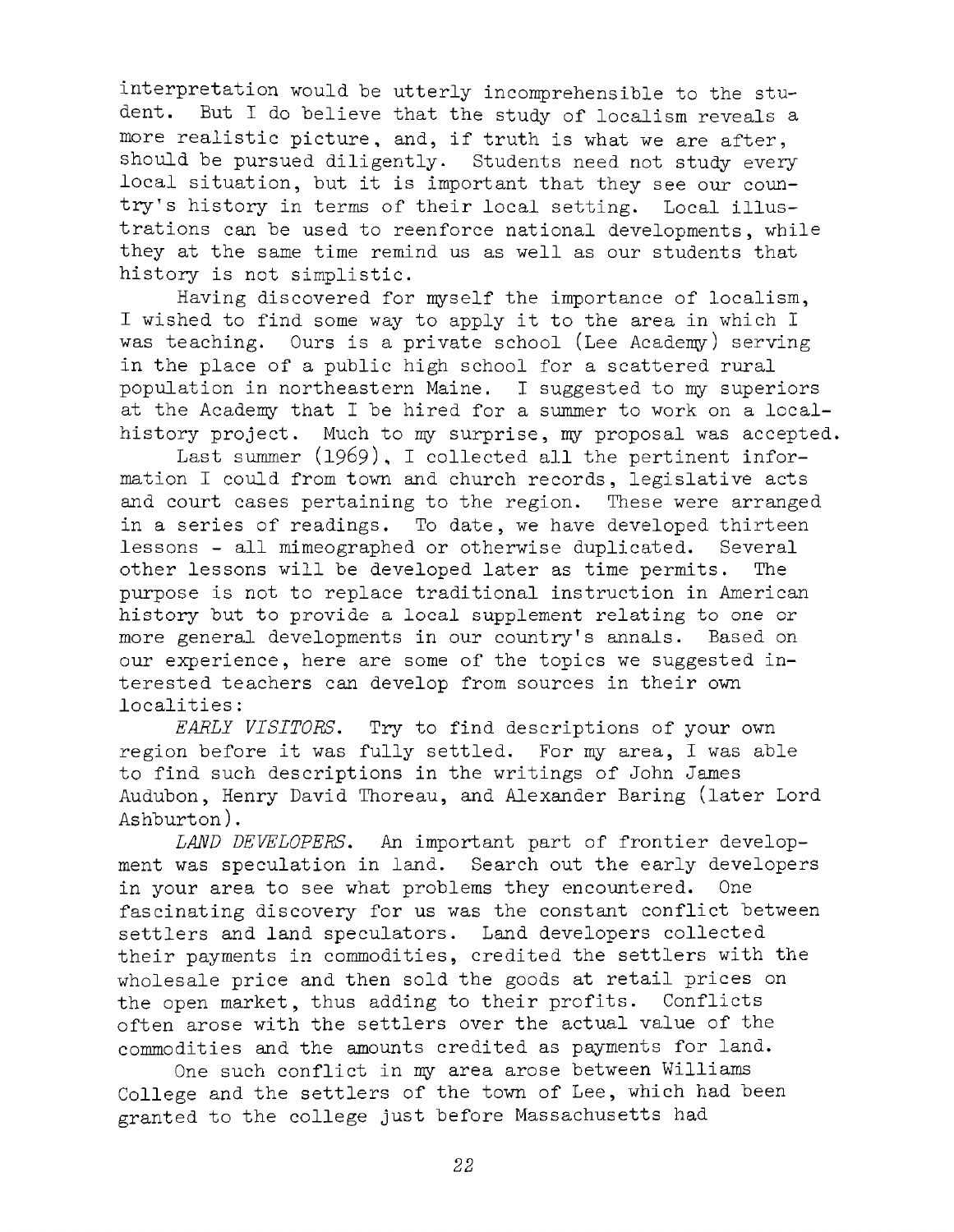relinquished, control of Maine. State courts upheld Williams College, but the Lee settlers carried their case to the United States Supreme Court. The latter ruled in their favor, thus overturning the state decision. We were able to use the controversy and its denouement to reenforce textbook examples of John Marshall'<sup>s</sup> decisions strengthening federal powers.

Land development in our area can also be tied in with the economic dislocations caused by the American Revolution. Many prominent men sought new business opportunities to replace the trade and subsidies formerly derived from England. Typical of this new generation was William Bingham, a prominent Philadelphia merchant who endeavored to adjust to changing times through land development. Bingham owned lands on the New York frontier (Binghamton, New York) and also purchased two million acres in Maine. Several townships in our area belonged to him. Lord Ashburton was his son-in-law and thus had a special interest in settling the Maine boundary dispute with England (Webster-Ashburton Treaty).

Another area that can be explored fruitfully with students is the effect of warfare on movement to the frontiers. Although Maine was hardly settled prior to the American Revolution, there are nearly 1,700 Revolutionary War veterans, the third highest number in the country, buried there. Their graves can be found throughout Maine frontier towns. My area has several, as well as many for veterans of the War of 1812. Service records have been obtained on several of these individuals and my students always find them interesting.

*EARLY GROWING PAINS.* The rivalry over the location of the county seat was a perennial issue almost everywhere. The use of public lands for various projects was another. Legislative records tell <sup>a</sup> good deal about transportation problems since steamboat franchises and canal companies were often created by legislative acts. These can be used to reenforce the textbook accounts of Robert Fulton and the Erie Canal.

*SOCIAL LIFE*. In nearly all localities, there are many sources for social history which help give students <sup>a</sup> sharper flavor of the past. Social taboos discovered in church, school and town records are particularly amusing to students, as are the problems raised by pound-keepers and sheep brands. Old newspapers can be utilized to describe the events at town fairs and Fourth of July celebrations.

Town and church records are particularly helpful in giving <sup>a</sup> vivid picture of how the poor and the insane were cared for. Students can also in this way get some idea of the mobility of frontier people. Towns often sued one another over the care of some pauper who had moved into the region. Such cases were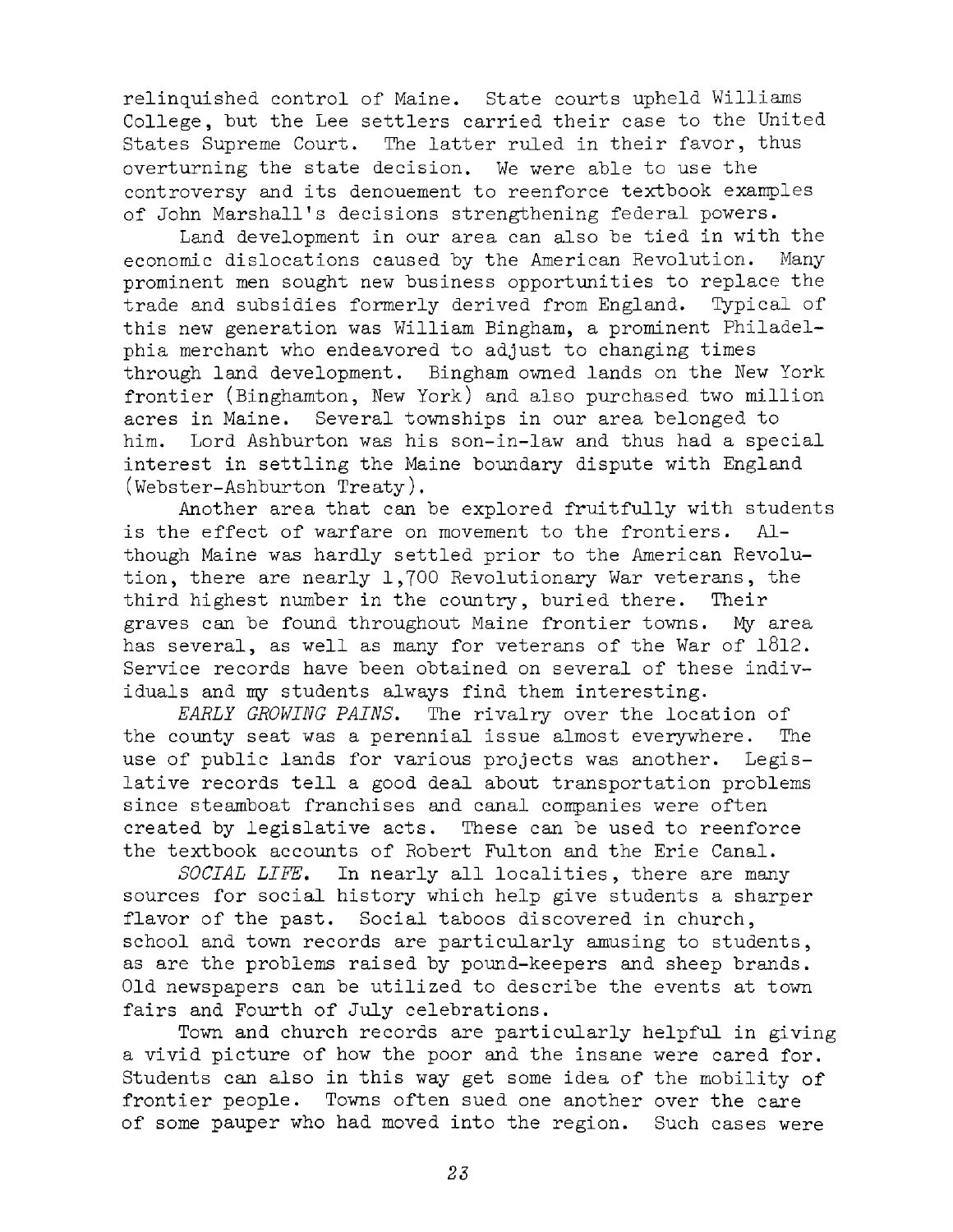frequently complicated by the fact that people tended to move so often. Tracing the movement of such <sup>a</sup> frontier family can be fascinating.

*CIVIL WAR, <sup>A</sup>* wealth of statistical data are available on the towns of this area, particularly from the state adjutant generals' reports. I went through these reports and compiled <sup>a</sup> list of all the men whom I could find from my area serving in the Civil War. Their names were then arranged by town and alphabetical order. In general, I could obtain age, marital status, regiment and company, dates of mustering in and out, promotions, sicknesses, wounds and deaths. I also compiled <sup>a</sup> list of battles and campaigns in which each area regiment participated. In this way, students can trace the history of specific men throughout the war. Studies of poorrelief costs and skyrocketing state taxes demonstrate how the Civil War put the skids under rural Maine and led to the exodus to the Far West.

The Civil War created a whole new set of problems for local welfare programs. State records illustrate the new burden on towns resulting from the need to care for the dependents of soldiers in the field. State records were also kept on contributions made to various war needs such as hospitals or the chaplaincy. <sup>A</sup> list of statistics for <sup>a</sup> particular town can give <sup>a</sup> graphic picture of what the war entailed. <sup>A</sup> study of taxes before, during, and after the Civil War can also be helpful. I was fortunate in finding <sup>a</sup> record book of a local Grand Army of the Republic lodge. This provided <sup>a</sup> look at social life after the war, as well as G.A.R. relief programs.

*WESTWARD MOVEMENT.* Newspapers, family genealogies and local histories can supply <sup>a</sup> long list of persons going West after the Civil War. From them, you can find out the kind of enterprises in which they had been engaged. Sometimes you can find enough to make short biographies of representative people who went West.

*INDUSTRIALIZATION.* The best source for post-Civil War industrial development is legislative records. These provide <sup>a</sup> long list of businesses incorporated by legislative acts. When the textbook tells about Western railroads, this is a good time to look at the realities of railroading in your own area. You will find state subsidies and land grants paralleling the federal grants for the West. The development of water, power and telephone companies can also be brought in, since most of them were local endeavors. In my area, log driving companies and sluices were particularly important.

*FARMER UNREST.* In my area, the Greenback movement was a